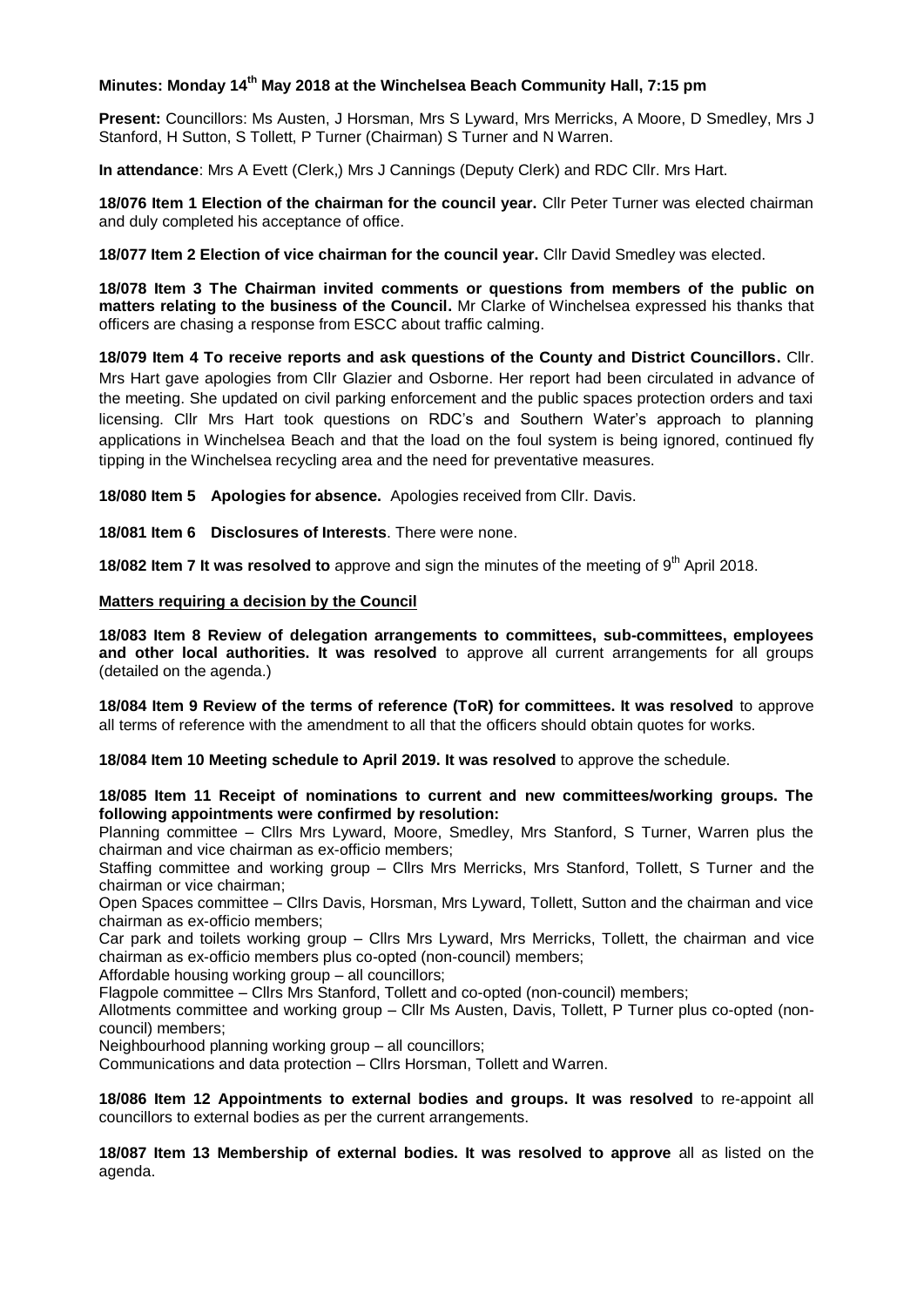**18/088 Item 14 Standing Orders, Financial regulations and all other policies. It was resolved to approve** all as listed on the agenda with one amendment to the Standing Orders to allow councillors to speak at committee meetings (that they are not a member of) with permission form the chairman. It was recommended that the Staffing Committee review the financial risk assessment and a lone worker policy is considered.

**18/089 Item 15 Report of the internal auditor.** This was noted and the recommendations listed were accepted; the officers to contact the organisations that will be impacted by the grant process. Thanks were given to the officers for their work.

**18/090 Item 16 Appointment of the internal auditor. It was resolved** to appoint Mr Keith Robertson.

**18/091 Item 17 It was resolved to approve the (i) Annual Governance Statement and (ii) the accounting statements;** all internal controls and preparation of accounting statements including the statement of accounts and summary of receipts and payments (end of year) were reviewed and approved.

**18/092 Item 18 It was resolved to approve the Annual Return to the External Auditor** with the accompanying bank reconciliation and summary receipts and payments report for the year ended 31<sup>st</sup> March 2018 with one amendment, to include the outstanding PWLB amount of £25,554 to all relevant parts of the form (as missing from one part;) the chairman and Clerk were authorised to sign.

**18/093 Item 19 It was resolved to approve** the Clerk to ask the Sussex Wildlife Trust for sight of the business plan for the new **Discovery Centre.**

**18/094 Item 20 It was resolved t**hat the gates at the car park at Rye Harbour should be locked open and the officers were authorised to purchase two padlocks and keys at a cost not to exceed £100.

**18/095 Item 21 Open Spaces Committee –** the minutes of the meeting held on 30<sup>th</sup> April 2018 were noted.

**18/096 Item 22 Allotment Committee** – the minutes of the meeting held on 1<sup>st</sup> May 2018 were noted and all recommendations (including budget) were approved.

**18/097 Item 23 Rye Harbour Public Conveniences and Car Park –** the grant of £7,500 was noted and the matter will be referred to the Car Park and Public Conveniences working group to update the conditions survey.

**18/098 Item 24 Community Libraries – it was resolved** to take no further action.

**18/099 Item 25 the request for a speaker from ESRA to speak at a meeting** was noted and the officers were asked to make arrangements for them to attend a future meeting.

## **18/100 Item 26 Financial Matters. It was resolved to approve:**

- a) **Receipts and payments** report for April 2018;
- b) **Items for payment** in May 2018. A list of payments were authorised totalling £10,580.53 represented by bank transfers T/580 to T/599 sequentially totalling £9,286.76, plus five direct debits totalling £1,063.77 and one standing order totalling £230. April 2018 receipts totalled £55,844.20;
- c) **Bank reconciliations** for the end of the financial year, Cllr Warren will undertake.
- d) **List of regular payments for the council year;**
- e) **Deposit of the council's emergency fund (£30k)** into the deposit account;
- f) **NALC pay rise.**

## **Matters for Information or Noting**

**18/101 Item 27** - Programme of works for April was noted and the officers were asked to include the Mary Stanford fingerpost on the list.

**18/102 Item 28 -** Planning Committee minutes of 9<sup>th</sup> and 23<sup>rd</sup> April 2018 were noted.